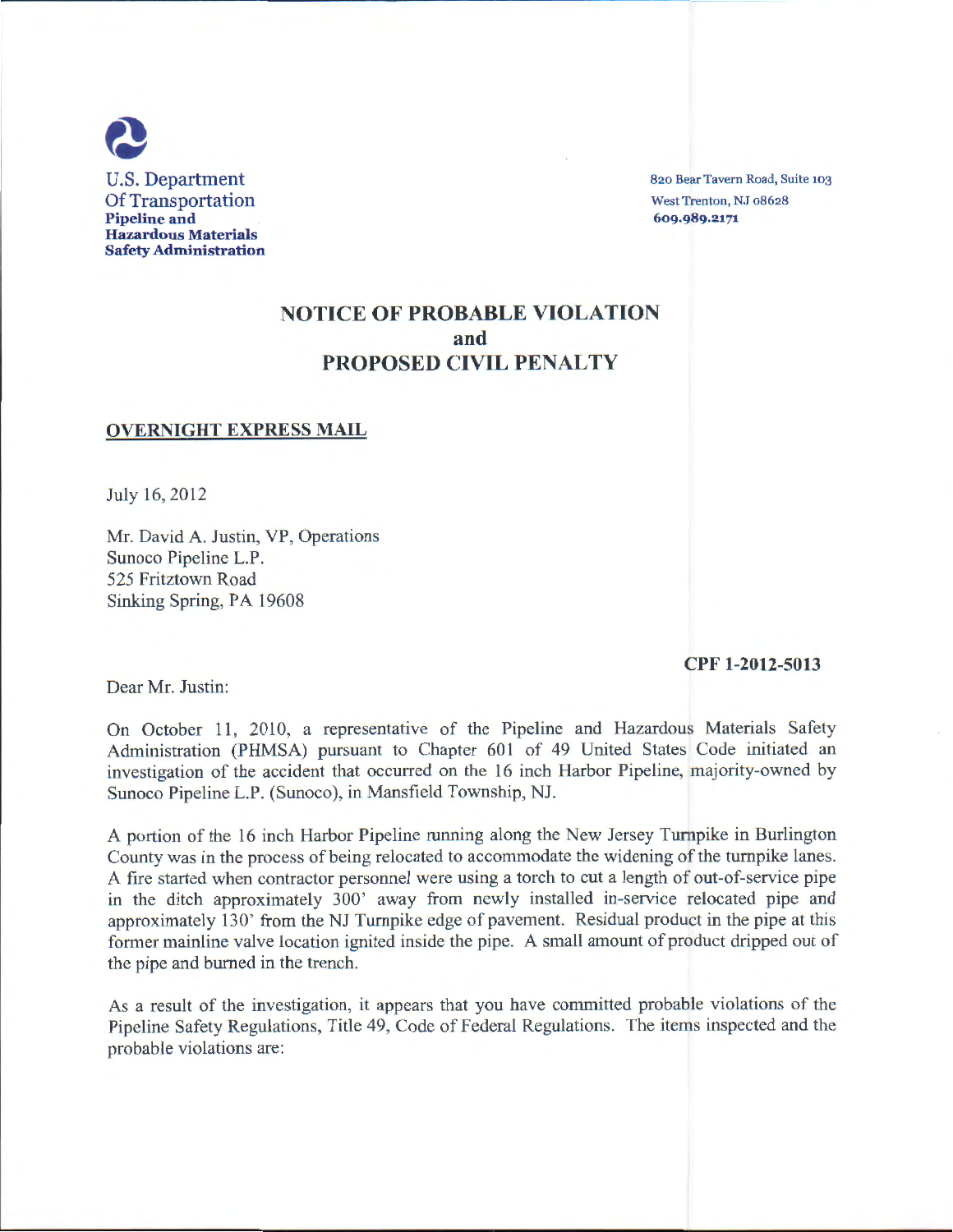1. §195.402 Procedural manual for operations, maintenance, and emergencies.

(a) *General.* Each operator shall prepare and follow for each pipeline system a manual of written procedures for conducting normal operations and maintenance activities and handling abnormal operations and emergencies. This manual shall be reviewed at intervals not exceeding 15 months, but at least once each calendar year, and appropriate changes made as necessary to insure that the manual is effective. This manual shall be prepared before initial operations of a pipeline system commence, and appropriate parts shall be kept at locations where operations and maintenance activities are conducted.

Sunoco failed to follow its maintenance procedure titled *Operator Qualification Procedure, OQP-361, Safe Disconnect of Pipeline Facilities,* which provides instructions for the safe disconnect and draining of a pipeline section from service, permanently.

The following are instances of Sunoco's failure to follow its procedure:

a. Paragraph 2.1. of *Safe Disconnect of Pipeline Facilities Section 2 Disconnecting by Cutting the Pipeline,* stated "[while] disconnection activities are in progress, [ensure] atmospheric monitoring indicates [no] vapors present at [all] work locations."

Sunoco's incident analysis report stated that the contactor personnel did not test for vapors on October 11, 2010. The report revealed that gas monitoring was only performed at that location two days prior to the accident. Sunoco did not provide records that demonstrated the contractor personnel monitored for vapors while performing disconnecting activity on October 11 , 2010 at Mill Lane.

b. Paragraph 2.13. of Safe Disconnect of Pipeline Facilities Section 2 Disconnecting by Cutting the Pipeline, stated "[obtain] mechanical pipe cutter (i.e. cold cutter), [and cut] pipe [between] bond clamps."

On October 9, 2010, the contractor personnel used an oxy-acetylene torch to cut the flanges from the pipe. Then, on October 11, 2010, the contractor personnel used an oxy-acetylene torch to cut a section of pipe. On both of these dates, these actions were inconsistent with Sunoco's procedure.

c. Paragraph 2.10. of Safe Disconnect of Pipeline Facilities Section 2 Disconnecting by Cutting the Pipeline, stated"[ ensure] pipeline segment to be disconnected has been sufficiently drained."

Records did not show that the contractor ensured that the pipe was "sufficiently drained" at any time during the disconnecting activity at Mill Lane; particularly, on October 11, 2010 when a release of liquid spilled onto the ground where the contractor personnel performed hot work. As a result, a fire occurred.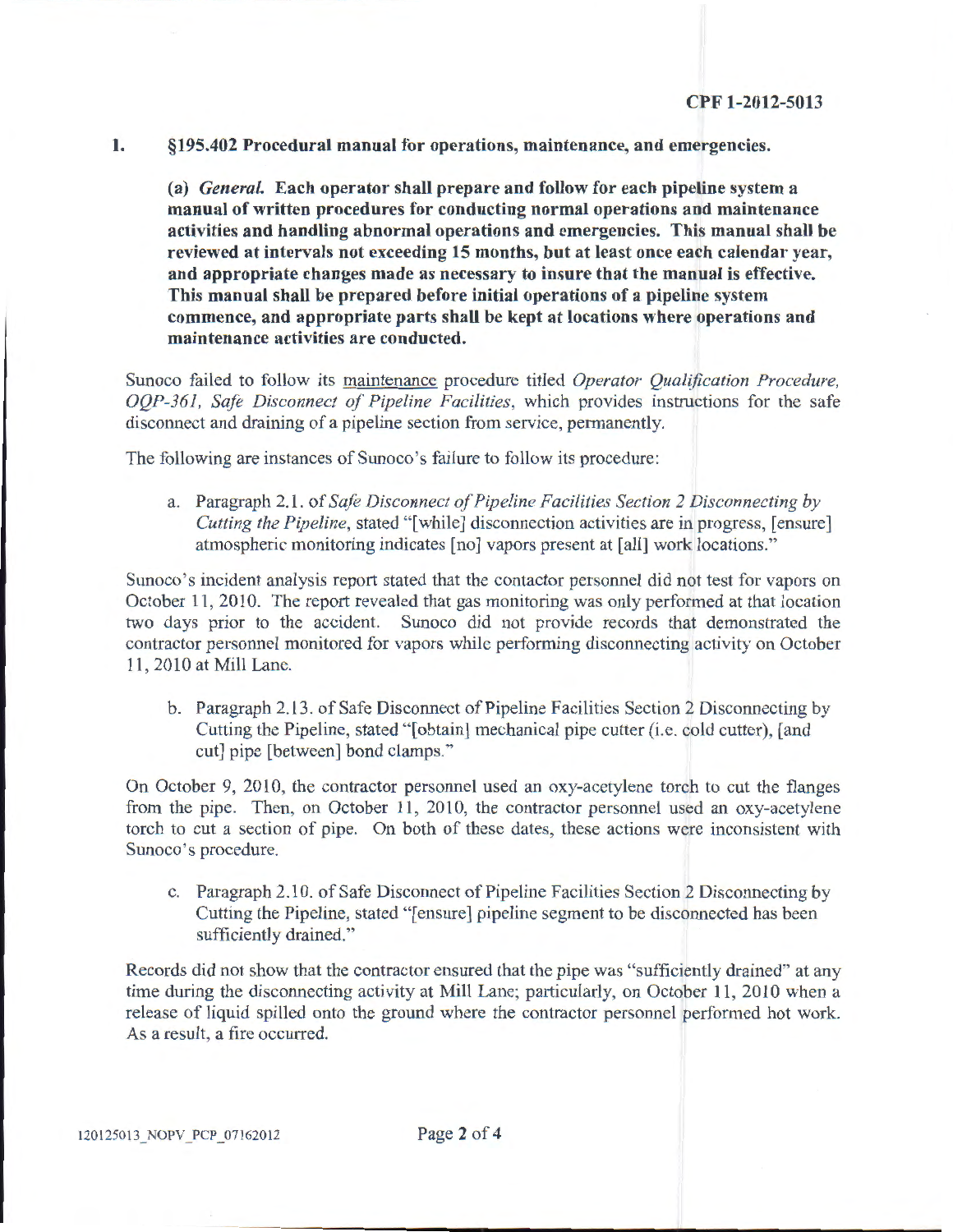# 2. §195.404 Maps and Records.

 $(a)$ ...

(c) Each operator shaU maintain the following records for the periods specified;  $(1)$  ...

(3) A record of each inspection and test required by this subpart shall be maintained for at least 2 years or until the next inspection or test is performed, whichever is longer.

Sunoco failed to maintain a record of gas monitoring tests that were conducted on October 9, 2010.

In accordance with Sunoco's procedure, *Operator Qualification Procedure, OQP-361, Safe Disconnect of Pipeline Facilities,* personnel must test the atmosphere for vapors continuously during disconnecting activity. On October 9, 2010, contractors were disconnecting a flange at Mill Lane. According to Sunoco, the contractors tested the atmosphere for vapors but did not document it.

Sunoco acknowledged that the tests were not recorded.

### Proposed Civil Penalty

Under 49 United States Code, § 60122, you are subject to a civil penalty not to exceed \$1 00,000 for each violation for each day the violation persists up to a maximum of \$1,000,000 for any related series of violations. The Compliance Officer has reviewed the circumstances and supporting documentation involved in the above probable violation and has recommended that you be preliminarily assessed a civil penalty of \$100,000.00 as follows:

| Item number | <b>PENALTY</b> |
|-------------|----------------|
|             | \$100,000.00   |

# Warning Items

With respect to Item 2, we have reviewed the circumstances and supporting documents involved in this case and have decided not to conduct additional enforcement action or penalty assessment proceedings at this time. We advise you to promptly correct this item. Be advised that failure to do so may result in Sunoco being subject to additional enforcement action.

### Response to this Notice

Enclosed as part of this Notice is a document entitled *Response Options for Pipeline Operators in Compliance Proceedings.* Please refer to this document and note the response options. Be advised that all material you submit in response to this enforcement action is subject to being made publicly available. If you believe that any portion of your responsive material qualifies for confidential treatment under 5 U.S.C. 552(b), along with the complete original document you must provide a second copy of the document with the portions you believe qualify for confidential treatment redacted and an explanation of why you believe the redacted information qualifies for confidential treatment under 5 U.S.C. 552(b). If you do not respond within 30 days